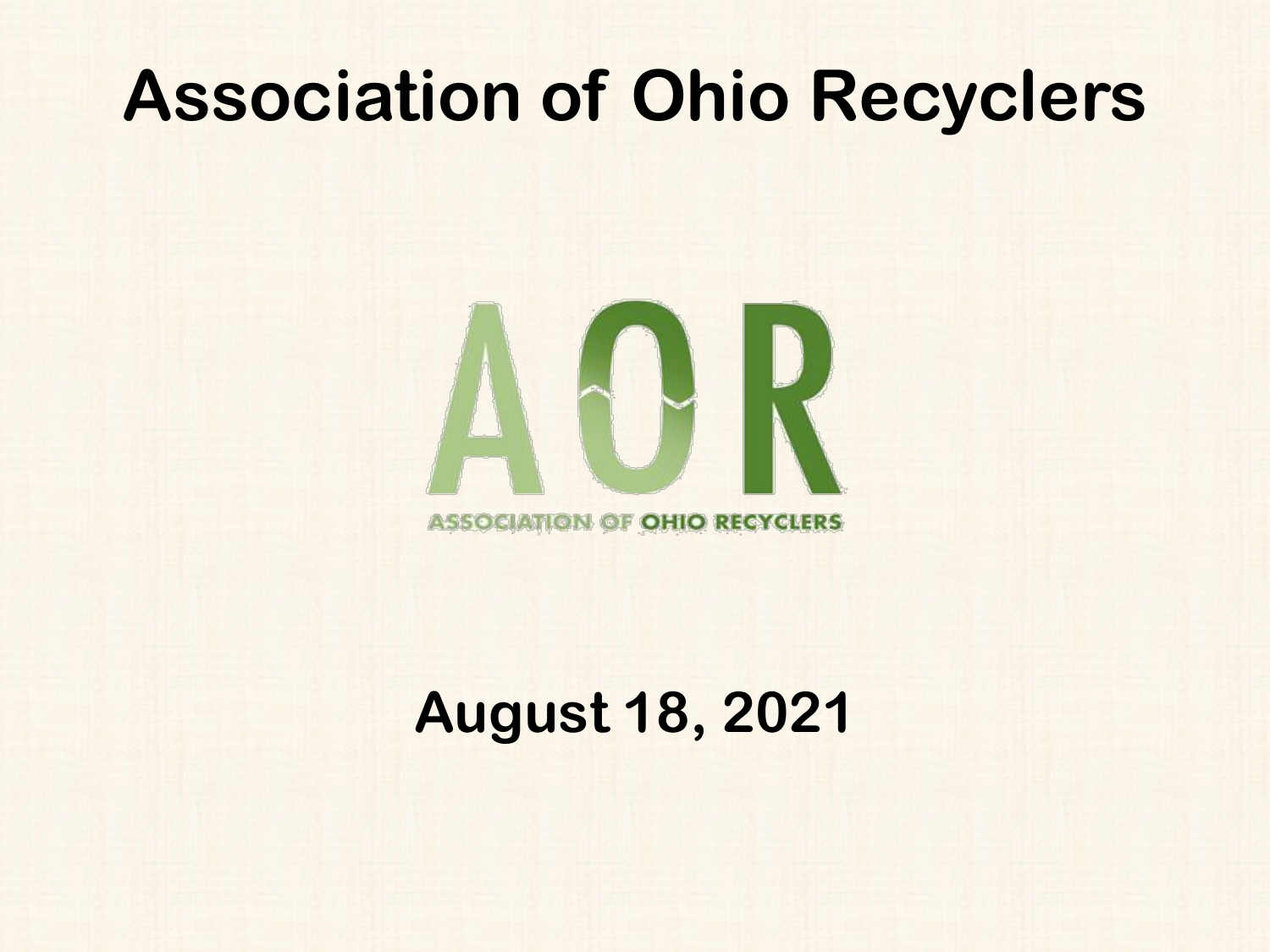**I. Non-profit trade association founded in 1989**

**II. State affiliate of the National Recycling Coalition**

**III. Mission: To promote and advance the viability of waste reduction, reuse, and recycling through statewide leadership, partnerships, communication, education, and networking opportunities**.

**IV. Networking and education opportunities for members**

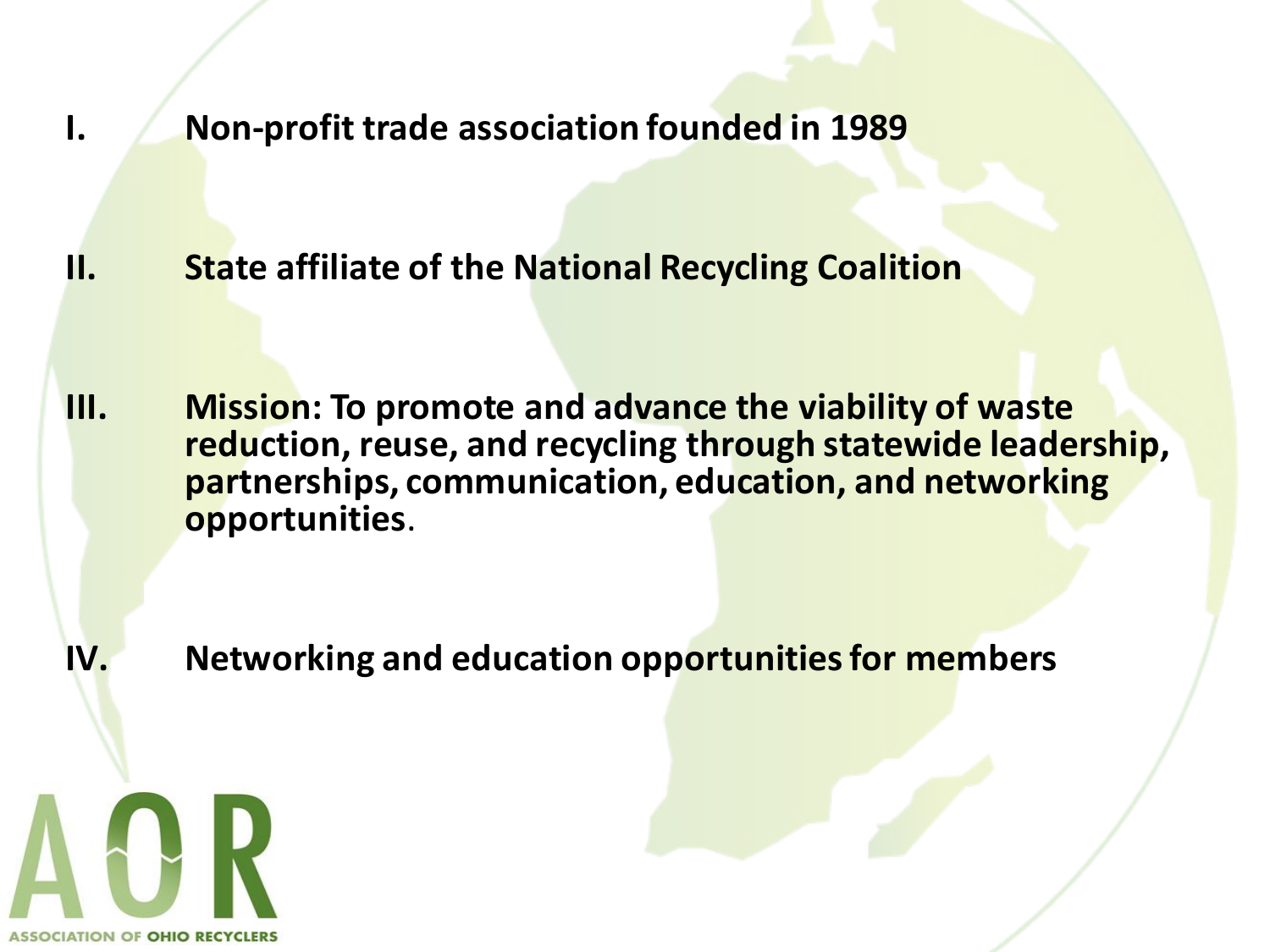## **2021 Board of Directors**

- **John Woodman, Montgomery County Environmental Services, President**
- **Brad Petry, Miami County Solid Waste District, Vice President**
- **Carol Giulitto, Summit ReWorks, Treasurer**
- **Matt Hittle, Ohio EPA, Secretary**
- **Erin Oulton, GT Environmental, Assistant Treasurer**
- **Tiffany Barker, Lorain County Solid Waste District**
- **Taylor Greely, Rumpke Recycling**
- **Michael Darling, City of Dublin**
- **Abby Vickers, Pratt Industries**
- **Molly Kathleen, The Ohio State University**
- **Jason Radke, Royal Paper Stock**
- **Christi Donor, American Paint Recyclers**

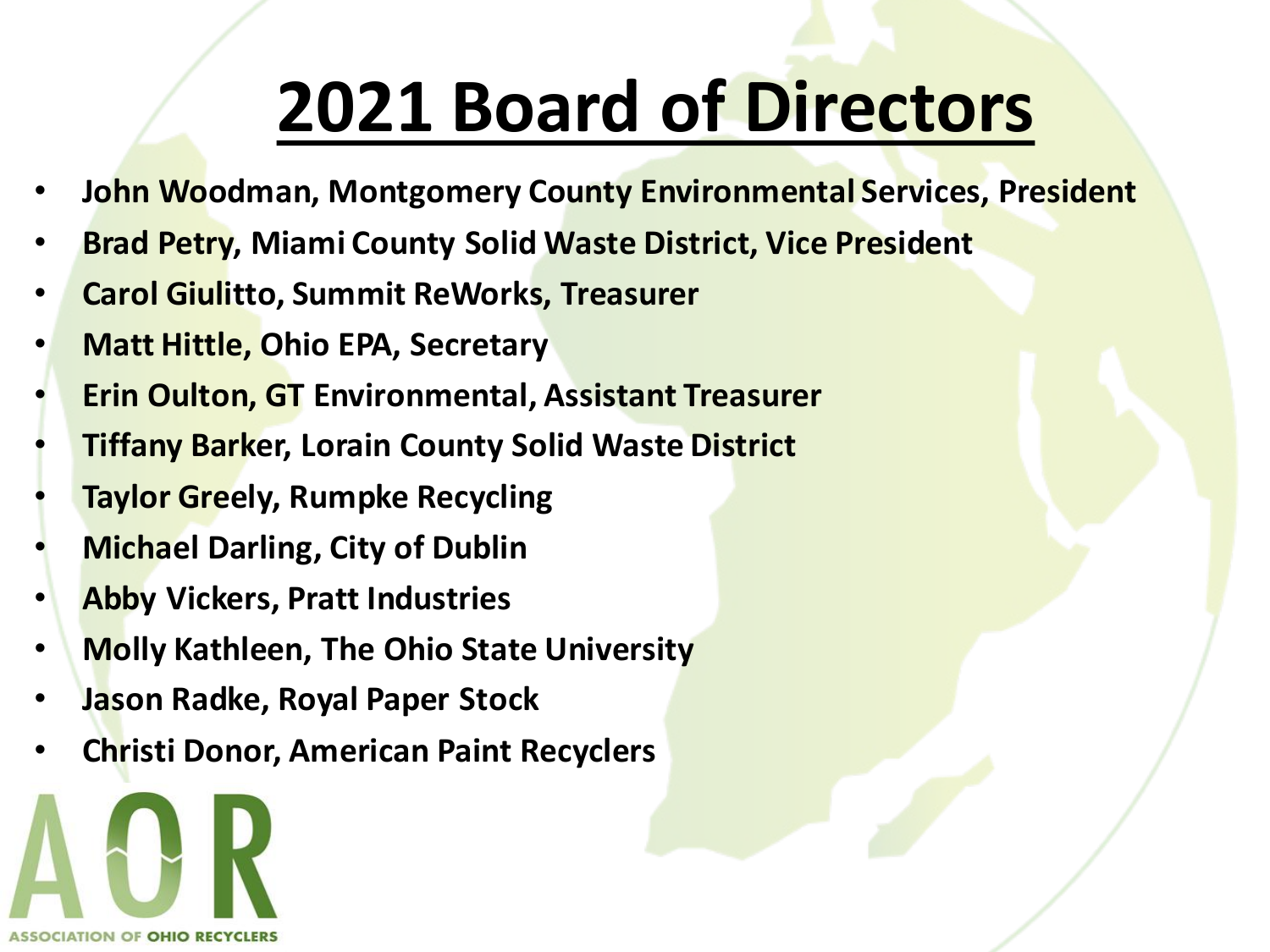## **Three Year Strategic Plan**

**Strategic Priority #1: Engage in a continuous strategic review process**

**Strategic Planning Subcommittee**

**Strategic Priority #2: Develop an organizational governance structure**

**Governance Subcommittee**

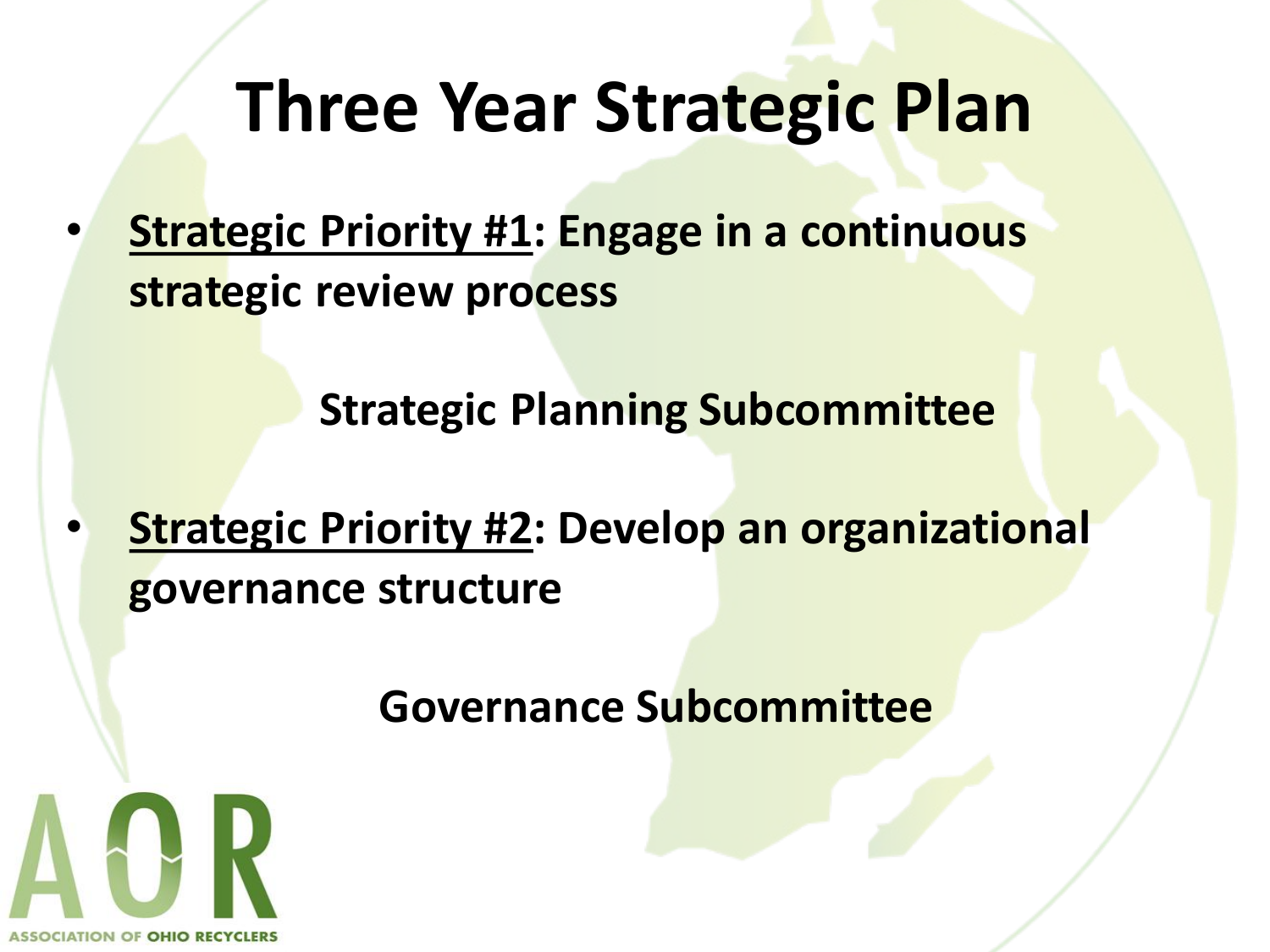## **Three Year Strategic Plan**

**Strategic Priority #3: Enhance financial oversight infrastructure**

**Finance Subcommittee**

**Strategic Priority #4: Strengthen program and service offerings**

**Events and Programming Subcommittee**

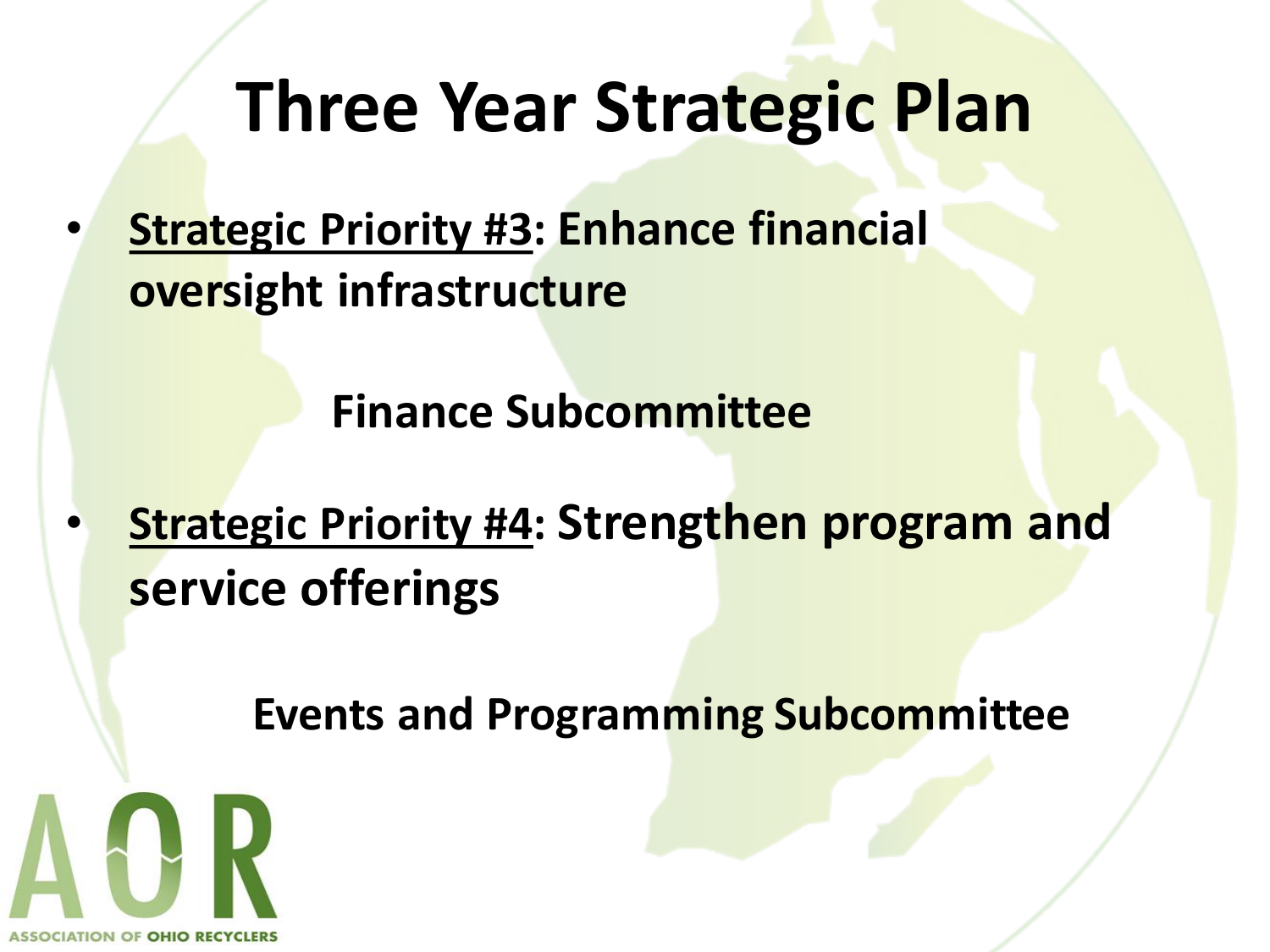### **Three Year Strategic Plan**

**Strategic Priority #5: Enhance visibility of sector and organization**

#### **Communications Subcommittee**

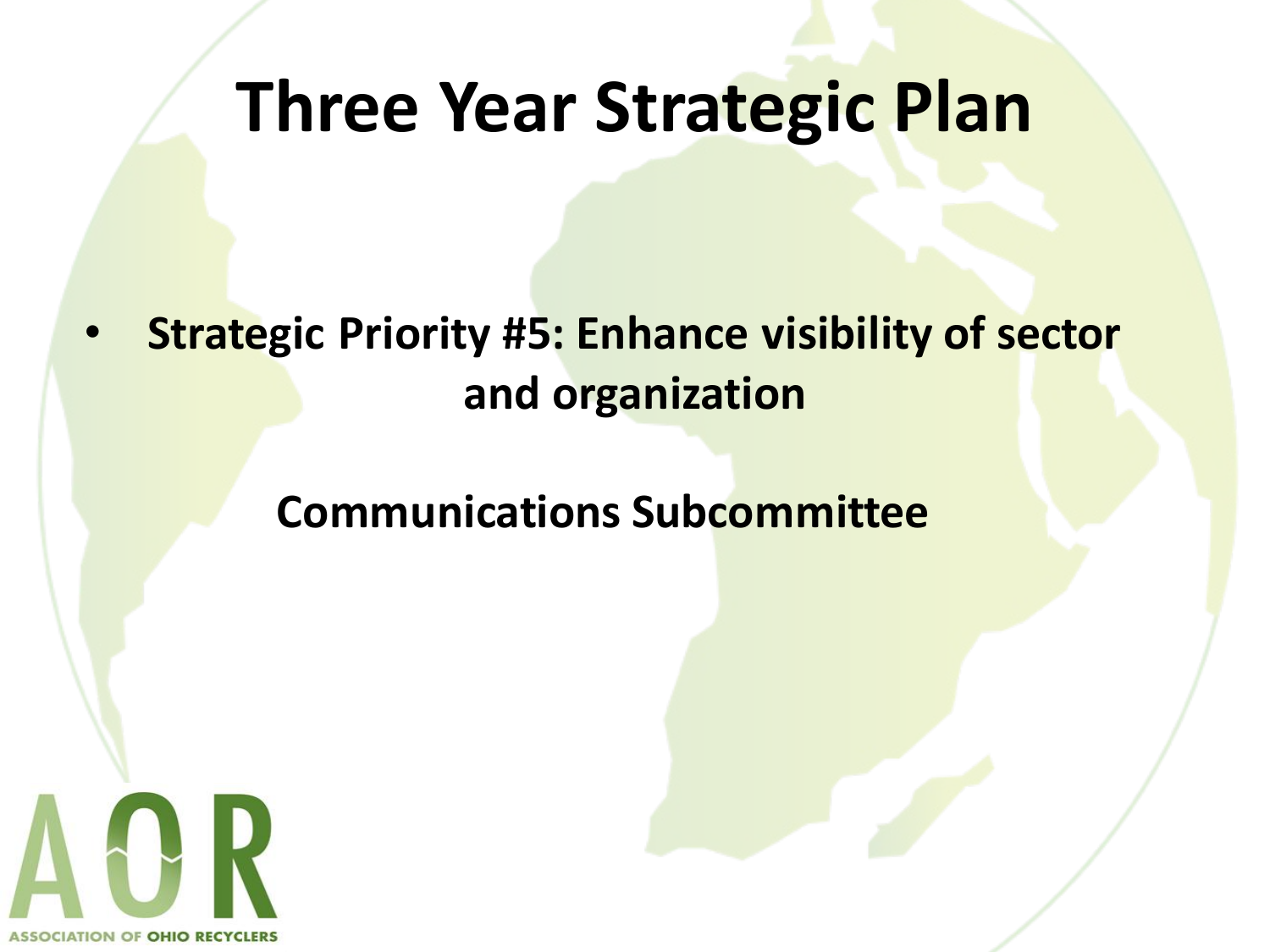## **2021 and Beyond**

- **Resume in-person education and networking opportunities**
- **Continue to strengthen relationship with the national organization**
- **2021 Partners Conference**

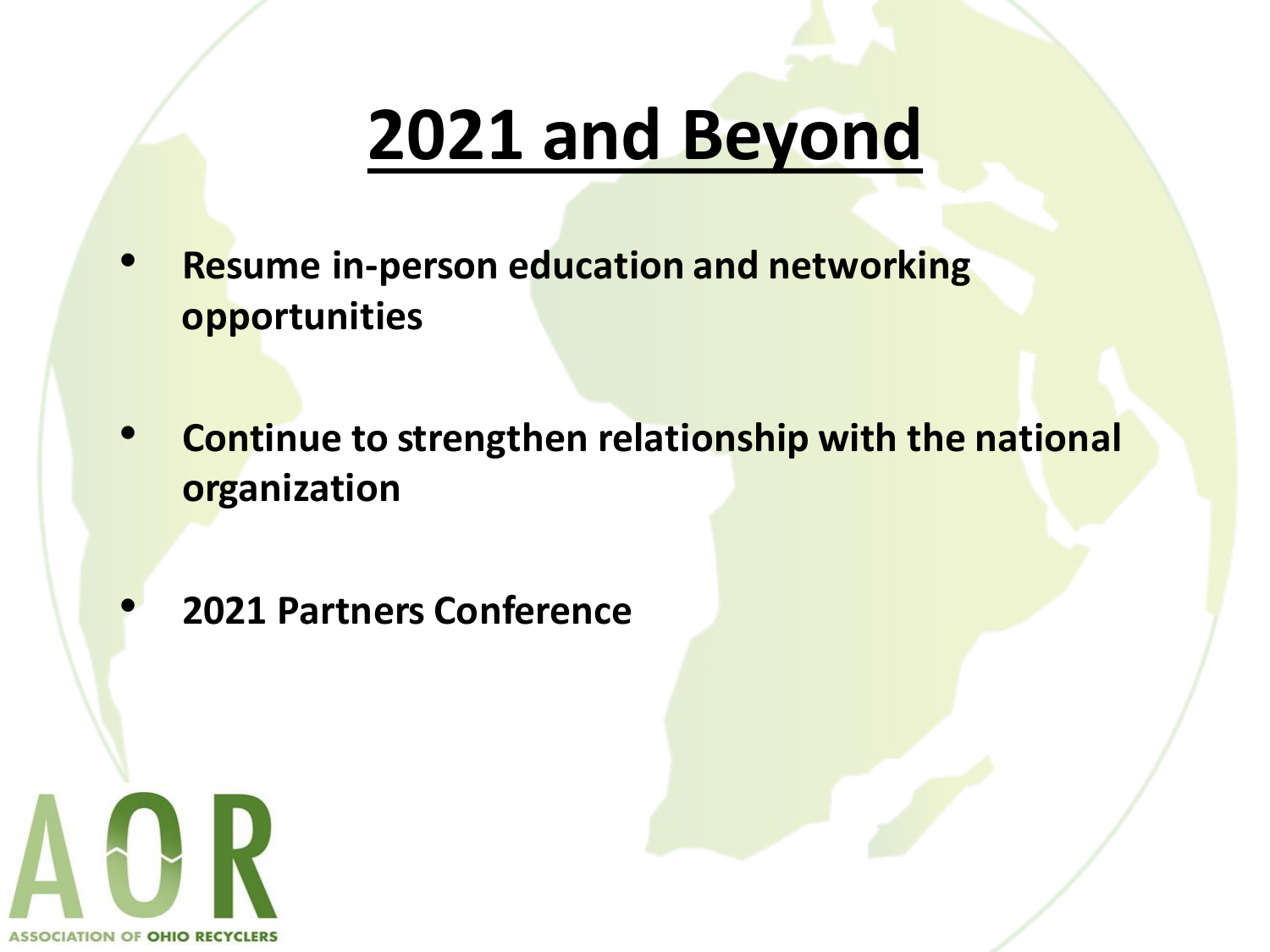# **2021 PARTNERS CONFERENCE**

OHIO'S PREMIER SOLID WASTE & RECYCLING CONFERENCE

### **OCTOBER 4 - 6, 2021 CHILLICOTHE, OHIO... THE GATHERING PLACE**

· NETWORKING · TRAINING · CEU'S

GO TO: WWW.EVENTBRITE.COM/E/93523353869 FOR MORE CONFERENCE INFORMATION, AGENDA, **AND REGISTRATION!** 









REFOCUS